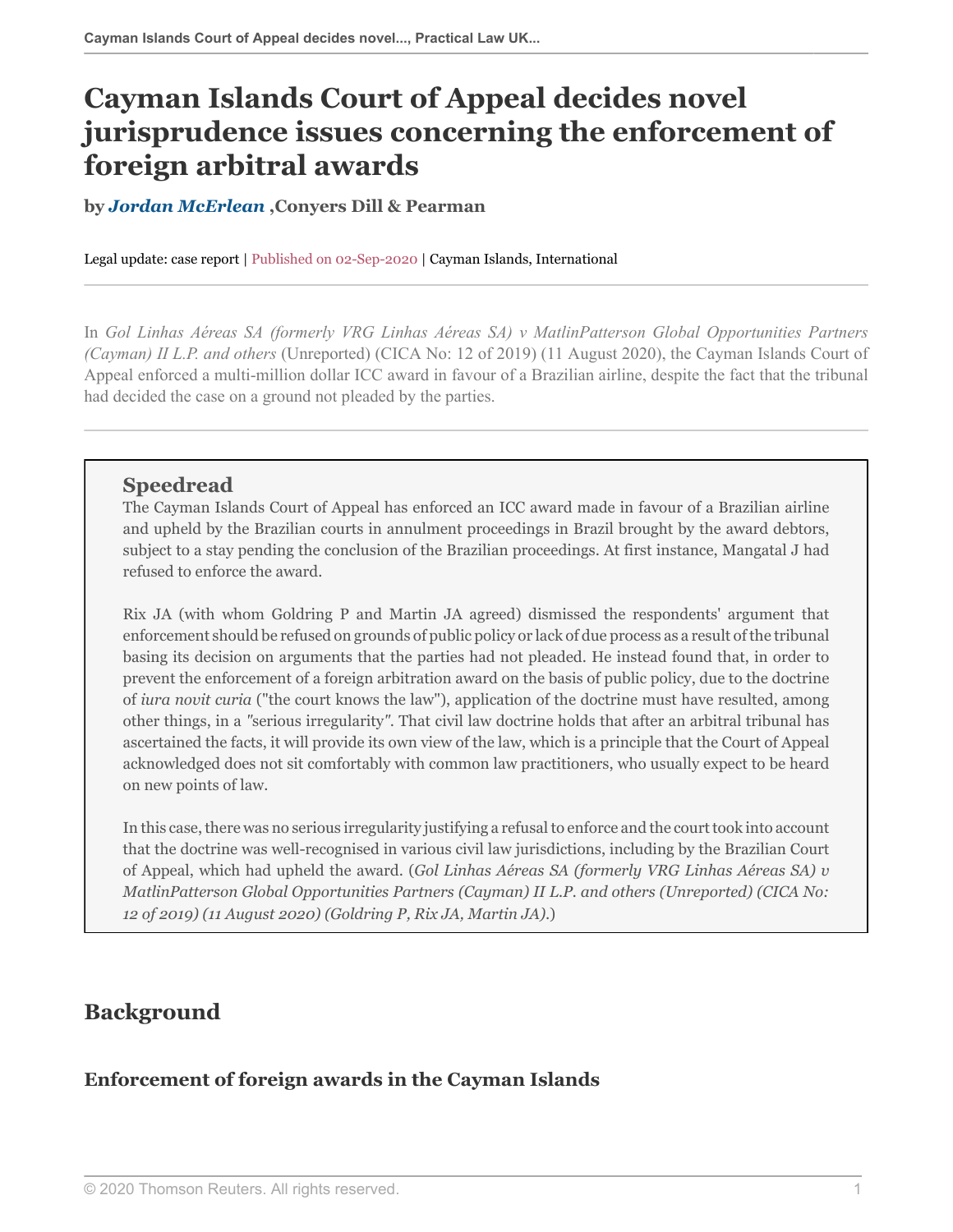The Cayman Islands' Foreign Arbitral Awards Enforcement Law (1997 Revision) (CI Enforcement Law) permits the enforcement of foreign arbitral awards made in countries which are party to the 1958 New York Convention on the Recognition and Enforcement of Foreign Arbitral Awards (New York Convention).

Enforcement options in the Cayman Islands are not limited to arbitration awards made in states that are parties to the New York Convention. Pursuant to the Arbitration Law (2012 Revision), that jurisdiction was significantly extended so that arbitral awards from any foreign state may be enforced in the Cayman Islands, regardless of whether the New York Convention is engaged.

The basis of the *iura novit curia* ("the court knows the law") principle is that after an arbitral tribunal has ascertained the facts, it will provide its own view of the law.

## **Challenges under section 68 of the English Arbitration Act 1996**

An award can be challenged under section 68 of the English Arbitration Act 1996 (AA 1996) if there has been a serious irregularity that has caused or will cause substantial injustice to the applicant. The irregularity can relate to the tribunal, the proceedings or the award. For further discussion, see *[Practice note, Challenging the award under](http://uk.practicallaw.thomsonreuters.com/7-205-3998?originationContext=document&vr=3.0&rs=PLUK1.0&transitionType=DocumentItem&contextData=(sc.Default)) [section 68 of the English Arbitration Act 1996: serious irregularity.](http://uk.practicallaw.thomsonreuters.com/7-205-3998?originationContext=document&vr=3.0&rs=PLUK1.0&transitionType=DocumentItem&contextData=(sc.Default))*

## **Facts**

In March 2007, GTI SA (GTI) purchased a 100% share interest in a Brazilian airline, VRG Linhas Aéreas SA (VRG), from Brazilian companies (Sellers). The purchase price was USD275 million, but clause 5 of the sale and purchase agreement (SPA) permitted a post-completion price adjustment if the working capital was lower than warranted.

Subsequently, GTI merged into VRG and changed its name to Gol Linhas Aéreas SA, the appellant in the Cayman Islands proceedings (Gol).

The Sellers were special purpose companies set up to perform the sale of the airline to GTI by private equity funds based in Delaware and the Cayman Islands (MP Funds). These entities are the respondents in the Cayman Islands enforcement proceedings. The MP Funds were not signatories to the SPA, but one of the funds had signed an addendum to the SPA joining it to a non-compete provision in the SPA.

In December 2007, VRG brought ICC arbitration proceedings against the Sellers, and the MP Funds, on the basis that it had been fraudulently misled as to the warrantied working capital of the airline. VRG argued that it was entitled to pierce the corporate veil as the MP Funds had acted as the alter egos of the Sellers.

In 2010, the ICC tribunal awarded R\$ 92,987,672 (approximately USD55 million) to VRG against the MP Funds and the Sellers, finding the Sellers liable under clause 5 of the SPA and the MP Funds liable for third party malice under the Brazilian Civil Code. However, the tribunal rejected VRG's claim against the MP Funds based on the doctrines of alter ego and piercing the corporate veil.

Subsequently the MP Funds sought to annul the ICC award on the basis, among other things, that the arbitral tribunal lacked jurisdiction over the MP Funds and that, in applying the doctrine of *iura novit curia* ("the court knows the law") to ground its decision on third party malice as a distinct legal ground of liability, without warning the MP Funds before issuing its decision, it had violated due process.

The annulment application was dismissed at first instance and on appeal.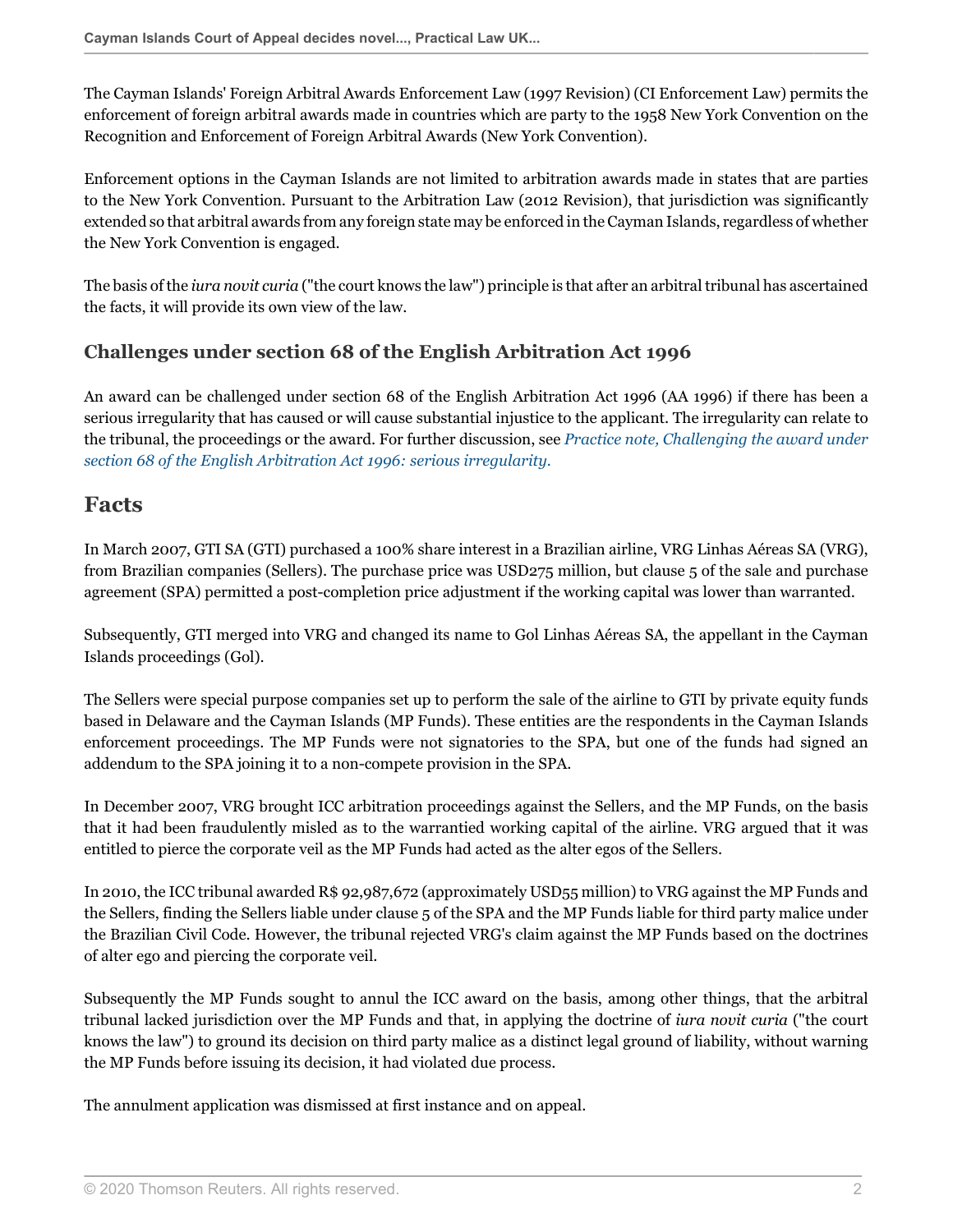The Brazilian Court of Appeals refused to set aside the award finding, among other things, that:

- The ICC tribunal had jurisdiction since one of the MP Funds had signed the non-compete clause and the broadly drafted arbitration clause in the SPA applied to the MP Funds. The MP Funds, as international investment funds, could not have reasonably contemplated that they might not be bound by it.
- Whilst the arbitrators were bound by the facts provided to them, due to *iura novit curia* they were permitted to analyse the facts in whatever manner they saw fit.

The MP Funds appealed to the Brazilian Supreme Court and the proceedings are pending there.

Meanwhile, the MP Funds sought to challenge enforcement of the award in the Cayman Islands on the following four grounds, all of which were previously raised before the Brazilian courts:

- The respondents were not party to the arbitration agreement relied on.
- The claims raised in arbitration were outside the scope of the arbitration agreement.
- The arbitral tribunal decided the case on a legal ground not advanced by VRG and without warning to the MP Funds before rendering the award, contrary to Cayman Islands public policy.
- The legal ground relied on by the arbitral tribunal was not within the terms of reference of the arbitration and therefore had never been referred or submitted to the arbitral tribunal for decision.

At first instance, Mangatal J agreed with all four grounds and therefore, refused to enforce the award pursuant to section 7 of the CI Enforcement Law. She held that the Brazilian Court of Appeals judgment did not give rise to issue estoppel as to the interpretation of the SPA because:

- There was no *res judicata* in the Brazilian proceedings since there were outstanding appeals and article 502 of the Brazilian Code of Civil Procedure 2015 provides that a decision is only subject to *res judicata* if it is immutable and no longer subject to any appeal(s) on the merits.
- The issues before the Brazilian Court were not identical and there could therefore be no issue estoppel. Mangtal J's view was based on the controversial finding that the Brazilian courts' decision was not a decision de novo on Brazilian law as it should have been, but merely deferred to the tribunal's decision under its power to rule on its own jurisdiction (the doctrine of competence-competence).
- Whether the tribunal's finding of third party malice was contrary to public policy (the standards of natural justice) was a matter for Cayman law and not Brazilian law, and therefore was a different issue to any considerations of public policy undertaken by the Brazilian courts.
- The MP Funds were not parties to the arbitration agreement pursuant to which the tribunal purported to exercise jurisdiction over them and the arbitration clause did not cover a price adjustment dispute.
- In relation to public policy and, applying Cayman Islands standards of fairness, it was plain that the MP Funds could not reasonably have foreseen that they would be held liable as third parties in tort, for tort damages, when the claim against them, and relief sought throughout the arbitration, was to hold them responsible for a contractual obligation of their indirect subsidiaries.
- The tribunal had dealt with matters beyond the scope of the submission to arbitration. Since VRG's claim was made on the basis that the MP Funds were the alter ego of the Sellers, it was not within the scope of the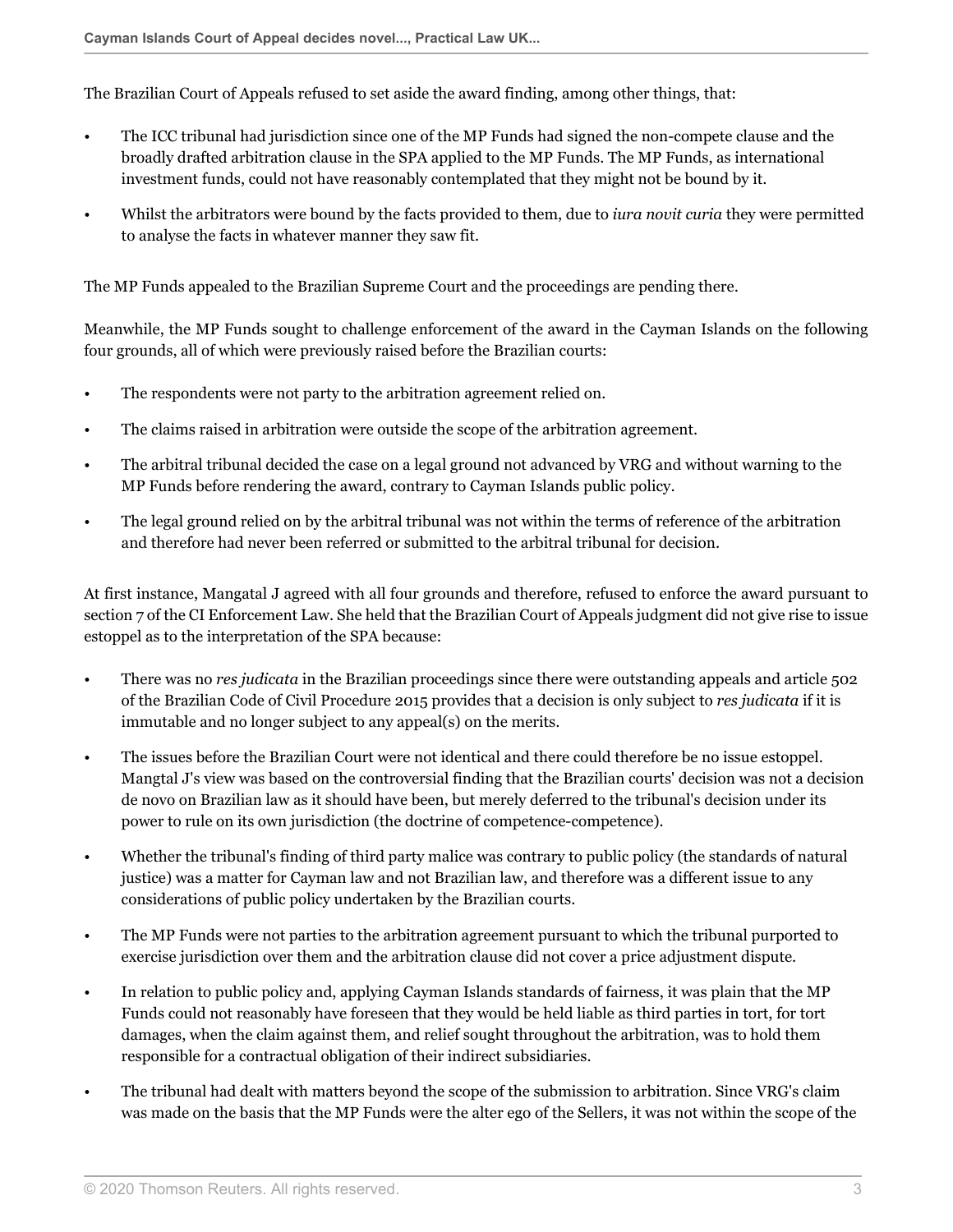tribunal's jurisdiction to award as tortious damages a contractual price adjustment amount, which had never been sought by VRG.

VRG (now re-named to Gol) then appealed to the Cayman Islands Court of Appeal.

## **Decision**

The Cayman Islands Court of Appeal unanimously decided to overturn Mangatal J's first instance decision and enforce the award in favour of the appellant Brazilian airline, subject to a stay pending the conclusion of the Brazilian proceedings.

First, Rix JA (with whom Goldring P and Martin JA agreed) held that the Brazilian Court of Appeals judgment refusing to set aside the award gave rise to issue estoppel(s).

Relying on *Nouvion v Freeman* (1889) App Cas 1 and *Carl Zeiss Stiflung v Rayner & Keeler Ltd* [1967] I AC 853 (HL), he considered that the Brazilian judgment was "final and conclusive" and could give rise to issue estoppel, despite the fact that the MP Funds had made further appeals to the Brazilian Supreme Court. Where there is a conflict as to the proper law of estoppel, the law applicable to the estoppel should be determined by the *lex fori* (that is, Cayman Islands law) and that, above all, the law of estoppel is meant to do justice between the parties rather than injustice.

Rix JA disagreed with Mangatal J that the issues decided by the Brazilian courts were not identical to those before the Cayman Court. While the tribunal had considered the issue in the first instance, the Brazilian Court of Appeal had fully and properly considered the issues before it.

It was not disputed on appeal that the question of whether enforcement was contrary to public policy must be determined in accordance with Cayman Islands public policy.

Although Rix JA acknowledged that the civil law principle of *iura novit curia* (the court knows the law) does not sit comfortably with common law practitioners, who usually expect to be heard on new points of law, he held that enforcement of the award was not contrary to Cayman Islands public policy and due process. He reasoned, among other things, that:

- With comity in mind, it would not be permissible to simply ignore the *iura novit curia* doctrine given the number of civil law jurisdictions that utilise it.
- By analogy with section 68 of the AA 1996, a "serious irregularity" was required to establish a public policy defence and therefore, the Cayman Islands position must be the same.

Given that Brazil is a civil law jurisdiction that recognises the *iura novit curia* doctrine and that there had been no serious irregularity by the tribunal in applying that doctrine, after careful and deliberate consideration of this "difficult and challenging" issue, the Court of Appeal found no impediment to enforcing the ICC award.

Given that Rix JA had found for the appellant on both the estoppel issue and the public policy issue, he saw no need to engage substantively with the other ancillary issues decided by Mangatal J as they were rendered largely academic.

# **Comment**